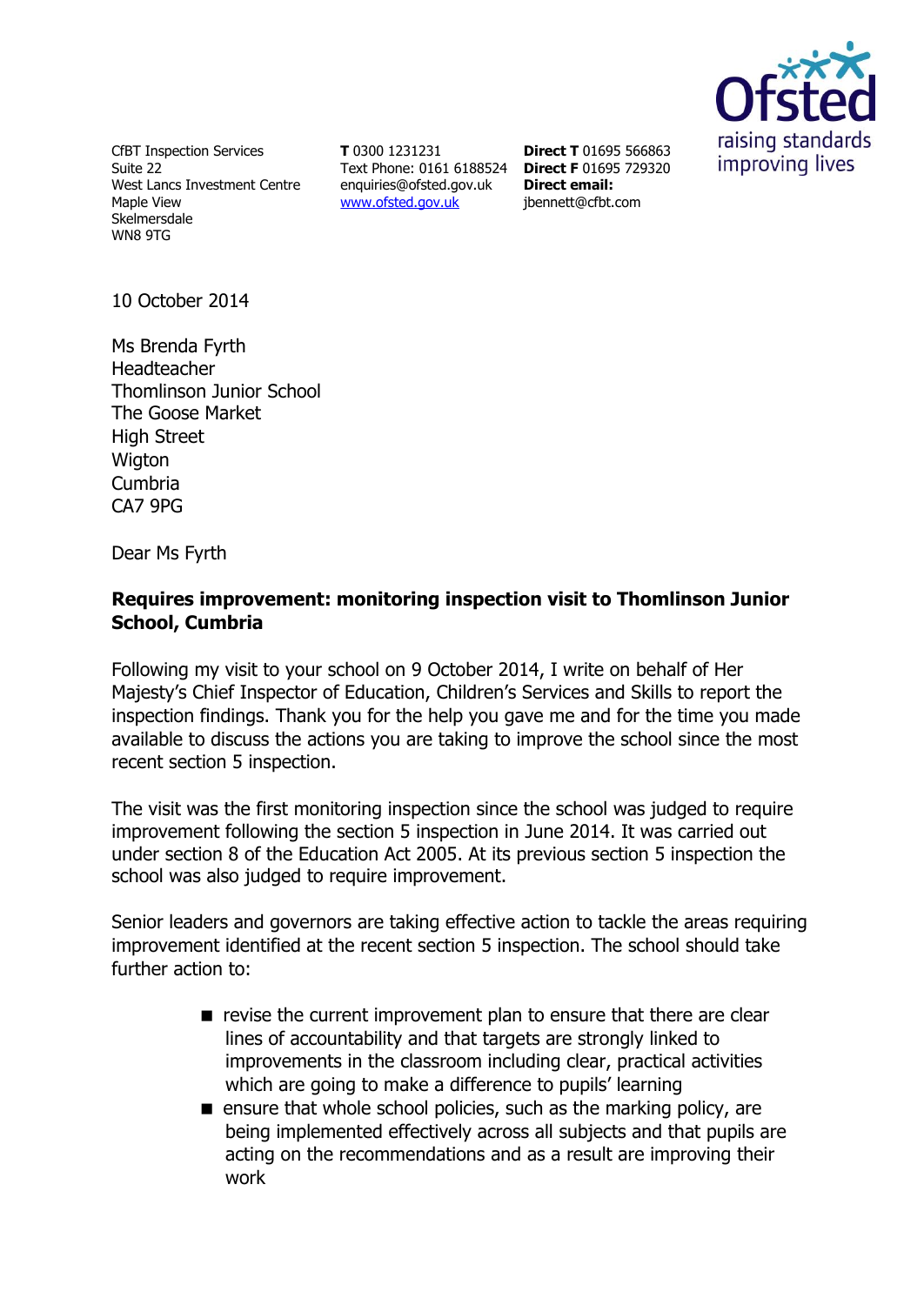

- subject leaders provide teachers with the resources and specific ideas to enable them to teach the subject element of each topic with greater confidence
- $\blacksquare$  review the curriculum model at the end of term to ascertain if it is meeting the requirements of the new national curriculum and is appropriate to the pupils' needs

# **Evidence**

During the inspection, meetings were held with yourself, the new Chair of the Governing Body as well as several pupils from Year 6. A meeting was also held with two local authority advisers to discuss the action taken since the last inspection and the level of support provided. The school's development plan, the curriculum overview and other documentation, which you provided, was evaluated. In addition, a learning walk with you focussed on the teaching of topics across the school and how effectively this was promoting writing skills alongside subject knowledge and understanding. A brief telephone conversation was also held with the National Leader of Education who is now supporting the school.

### **Context**

There have been some significant staffing changes from September. You have now been appointed as the substantive headteacher and a new deputy headteacher has also been appointed through internal promotion. One new teacher has also joined the staff. There has also been a restructuring of staffing with some staff moved to different classes or to new teaching responsibilities which make better use of their specialisms. In addition, a new Chair of the Governing Body has been appointed and governor responsibilities have been re-defined.

### **Main findings**

Although the post-Ofsted action plan addresses the points for improvement identified in the recent inspection the focus is on setting up processes and actions for teachers and there is a lack of clarity in how these actions are going to improve outcomes for pupils. For example, the action 'to ensure that pupils have a clear understanding of how to improve their work' focuses on marking, monitoring and assessment with little reference to what is expected of pupils. Pupils interviewed identified that their teachers were attempting to provide regular and informative feedback, especially in English and mathematics but there was less evidence that pupils were using this feedback to improve their work. They expressed concerns that they were unclear about what they were expected to do. Routines appear not to have yet been fully embedded. Success criteria are sometimes too vague. For example, the book scrutiny identifies that pupils have three pieces of work of work assessed, without making it clear if this is over the year or over a term or how this is to lead to improvements for pupils. Similarly, improvement time is to be provided in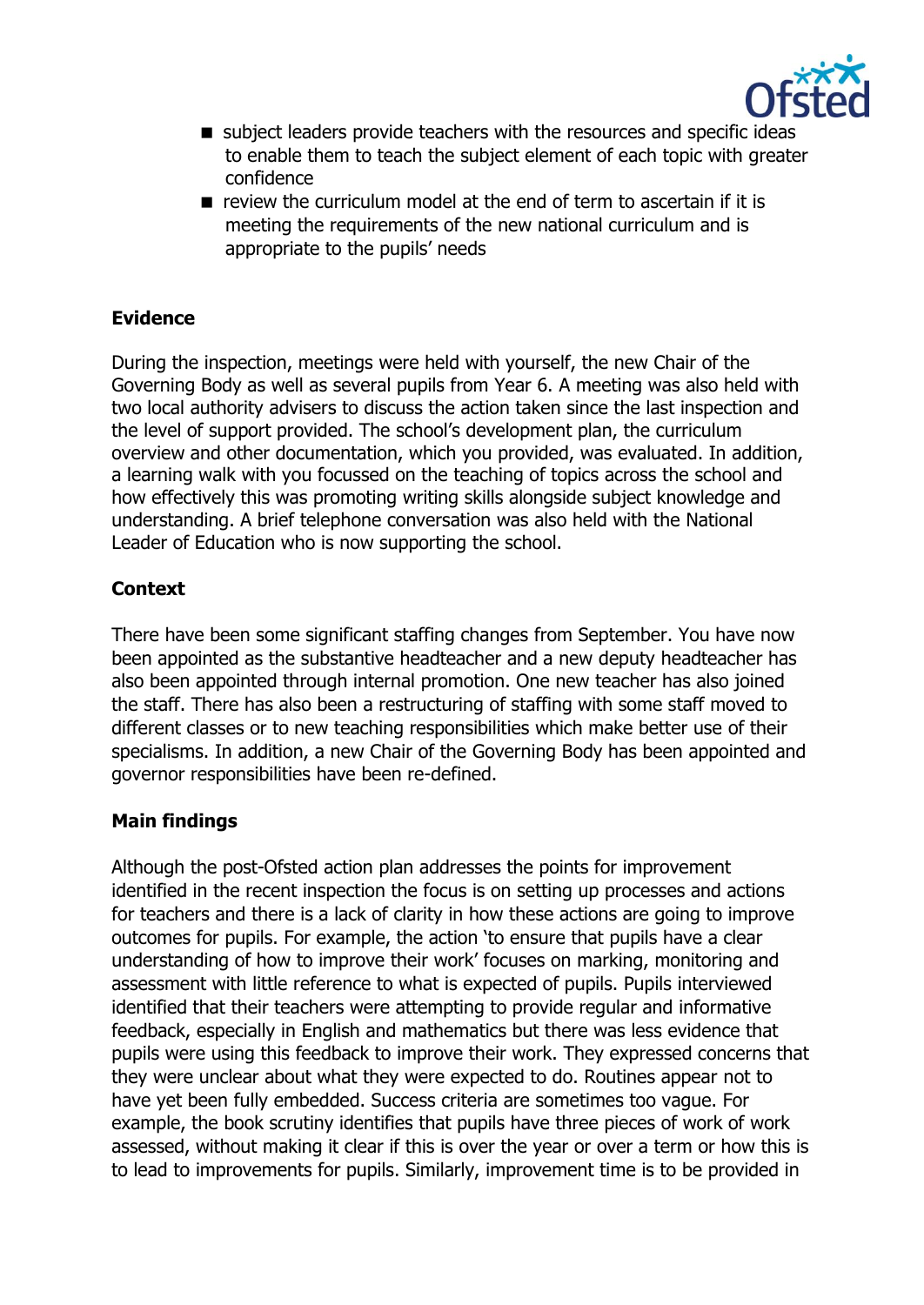

mathematics and English lessons but no suggestion that time will be made available in other lessons such as science for pupils to improve their work in that subject.

Standards have improved in the 2014 national tests, especially in reading and writing and these are now above the national average. Mathematics remains static at the national average. The greater majority of pupils are making expected progress but too few are making more than expected progress. There are clear gender differences, with boys better at mathematics but they are behind the girls in their reading and writing. This suggests that whereas the girls have improved the boy's progress has been less marked. In addition there continue to be inconsistencies across classes and a reliance on intervention for pupils to catch up. The school is beginning to address the legacy of weaker teaching which has depressed standards in the past.

Pupils who were interviewed were generally positive about the school. They have noticed that there have been some recent changes, notably in reading with much clearer routines in place, especially to support guided reading. Regular checks are now being made to ensure that pupils are reading at home. Pupils also identified that dictionaries and thesauruses were now more readily available on desks during lessons and they felt this was certainly improving their spelling and vocabulary. They did, however express concerns about topic work, feeling that there was often over concentration on literacy and writing and less on learning in the topic. As a result they found that the work could be mundane and repetitive and was not always challenging. Behaviour is good and pupils felt it had improved although 'silly behaviour' by boys in some lessons, usually not with their regular teacher, still disrupted their learning.

During the learning walk around the school, with you, we observed a range of topic work, mainly linked to geography. Some good work was observed in Year 6 which not only supported pupils' writing but also developed their geographical understanding of environmental issues, with good use made of sophisticated geographical vocabulary. Elsewhere, the picture was more mixed and it was difficult to determine how pupils were improving from one year to the next since younger pupils were observed attempting more difficult work than in some of the older classes. The curriculum is currently being developed and the overview is based on a four year plan with the same topic being delivered across each class in the school. Concerns were raised about potential weaknesses in this approach and whether pupils would be able to successfully develop and build knowledge and skills across the full range of subjects.

Governors recognise that, in the past, they have not been sufficiently rigorous in challenging school leaders and school under-performance. A more professional relationship is now being established and governors are being provided with more relevant and detailed information about pupil progress and how the school is addressing the weaknesses identified in the recent Ofsted inspection. The governing body has been re-organised and specific responsibilities have been clarified. Further